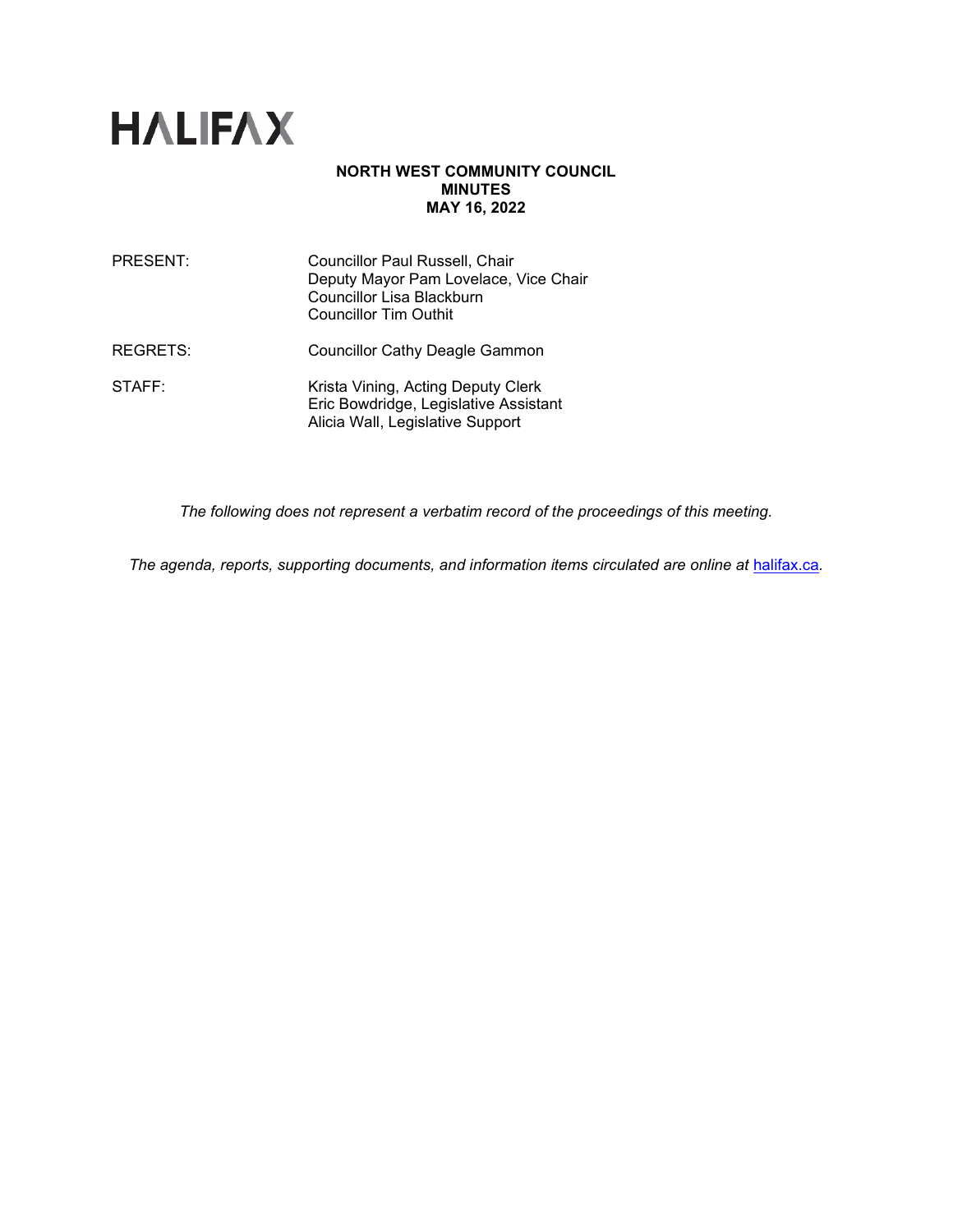*The meeting was called to order at 6:02 p.m., and Community Council adjourned at 6:16 p.m.*

# **1. CALL TO ORDER AND LAND ACKNOWLEDGEMENT**

The Chair called the meeting to order at 6:02 p.m. and acknowledged that the meeting took place in the traditional and ancestral territory of the Mi'kmaq people, and that we are all treaty people.

## **2. APPROVAL OF MINUTES – April 25, 2022**

MOVED by Councillor Blackburn, seconded by Deputy Mayor Lovelace

**THAT the minutes of April 25, 2022 be approved as circulated.**

## **MOTION PUT AND PASSED.**

## **3. APPROVAL OF THE ORDER OF BUSINESS AND APPROVAL OF ADDITIONS AND DELETIONS**

Additions: None

Deletions: None

MOVED by Deputy Mayor Lovelace, seconded by Councillor Outhit

#### **THAT the agenda be approved as presented.**

## **MOTION PUT AND PASSED.**

**4. BUSINESS ARISING OUT OF THE MINUTES – NONE 5. CALL FOR DECLARATION OF CONFLICT OF INTERESTS – NONE 6. MOTIONS OF RECONSIDERATION – NONE 7. MOTIONS OF RESCISSION – NONE 8. CONSIDERATION OF DEFERRED BUSINESS – NONE 9. NOTICES OF TABLED MATTERS – NONE 10. HEARINGS – NONE**

**11. CORRESPONDENCE, PETITIONS & DELEGATIONS 11.1 Correspondence - None 11.2 Petitions - None 11.3 Presentation - None**

**12. INFORMATION ITEMS BROUGHT FORWARD – NONE**

**13. REPORTS 13.1 STAFF 13.1.1 Case 23556: Amendments to the Sackville Drive Land Use By-law – Access to Multi-Unit Dwellings Across LS Zoned Properties**

The following was before Community Council:

• Staff recommendation report dated May 4, 2022

Councillor Russell stepped down from the Chair and Deputy Mayor Lovelace assumed the Chair.

MOVED by Councillor Russell, seconded by Councillor Blackburn